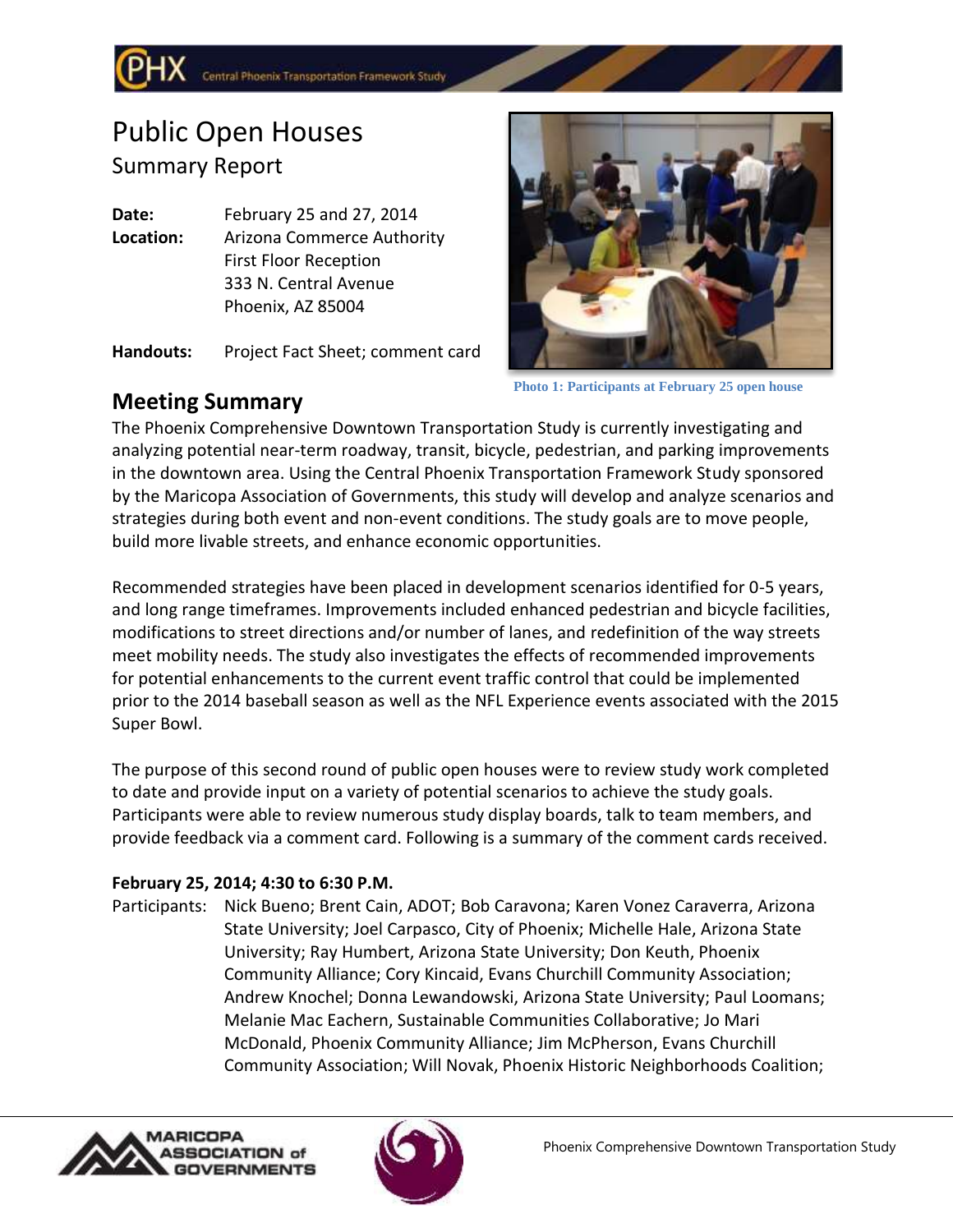Miguel Otarola, Downtown Devil; Lisa Parks, Phoenix Spokes People, Grid Bike Share; Courtney Pedroza, Downtown Devil; Marc Pearsall, Maricopa Association of Governments; Polly Anna Queen; Ed Sanchez, Arizona Commerce Authority; Mr. and Mrs. Herb Simonson, Phoenix; Romare Truly, FHWA; Feliciano Verz

*Staff and Consultants Present: Mark Melnychenko and Ray Dovalina, City of Phoenix; Audra Koester Thomas, Partners for Strategic Action, Inc.; Amy Moran and Dan Marum, Wilson & Company, Inc.*

#### Comments:

- It is time to consider moving central station to the historic railroad. The current location is becoming too crammed with bus traffic. The new station could accommodate the future light rail corridors on Central Ave south as well as future passenger rail on the UPRR line. This may provide bus relief in the core w/ signals and the planned light rail turn arounds. San Diego success fully has done this to link the coaster and both bus and light rail.
- There currently is no traffic control (stop signs) on  $3<sup>rd</sup>/5<sup>th</sup>$  Ave on McKinley and Fillmore intersections. Traffic speeds on northbound  $3<sup>rd</sup>$  Ave when the city and county parking garages exit at end of turns into a drag race. Accidents are prevalent at these intersections. Can stop signs be added at these intersections?
- $\bullet$  3<sup>rd</sup> Ave & 5<sup>th</sup> Ave between McDowell & Van Buren should be prioritized for 2 way flow. Until the ADOT HOV lane is constructed along I-17, 2-way traffic can still occur for the Express Bus service. There have been significant safety issues/accidents because of the 1 way traffic. This is a priority for the residential neighborhood.
- Didn't see any discussion of lane width reductions from the current over-wide lanes to fewer feet wide. Concern over any diversion of traffic from Central to a specific street like First rather than just pushing traffic to disperse on all streets equally. No plan to link ground bike lanes to others via Van Buren. No changes to high volume Van B traffic would limit the bike access/safety.
- Bike lanes are need on Central for the full length of the study area. More consideration should be given for segregating vehicular and bike traffic in place of sharrows. Bike lanes are needed on Roosevelt between the 7's. Parking should be allowed on more streets either in the form of parallel parking or back-in diagonal parking to account for bike safety. Crosswalks need to be created for  $1^{st}$  &  $2^{nd}$  St. across Fillmore and on the north side of Fillmore @ 2<sup>nd</sup> St.
- Road diets for the  $7<sup>th</sup>$ s please! Don't close Central Ave between Washington & Jefferson. Central should be our Champs Elysse! Stop saying things like "arterial", "collector", etc. that's an outdated suburban way of thinking. Turn one ways into two ways where possible (Wash/Jeff &  $1<sup>st</sup>/Central$  will likely remain one way). More bike lanes, especially PROTECTED bike lanes. Implement "GARP" (Grand Ave Rail Project). NO PEDESTRIAN MALLS—this isn't 1975! When Mercado is demolished, re-establish 6<sup>th</sup> St between V.B. & Monroe. You don't need 6-10 years to fix the 7's, I can you show you

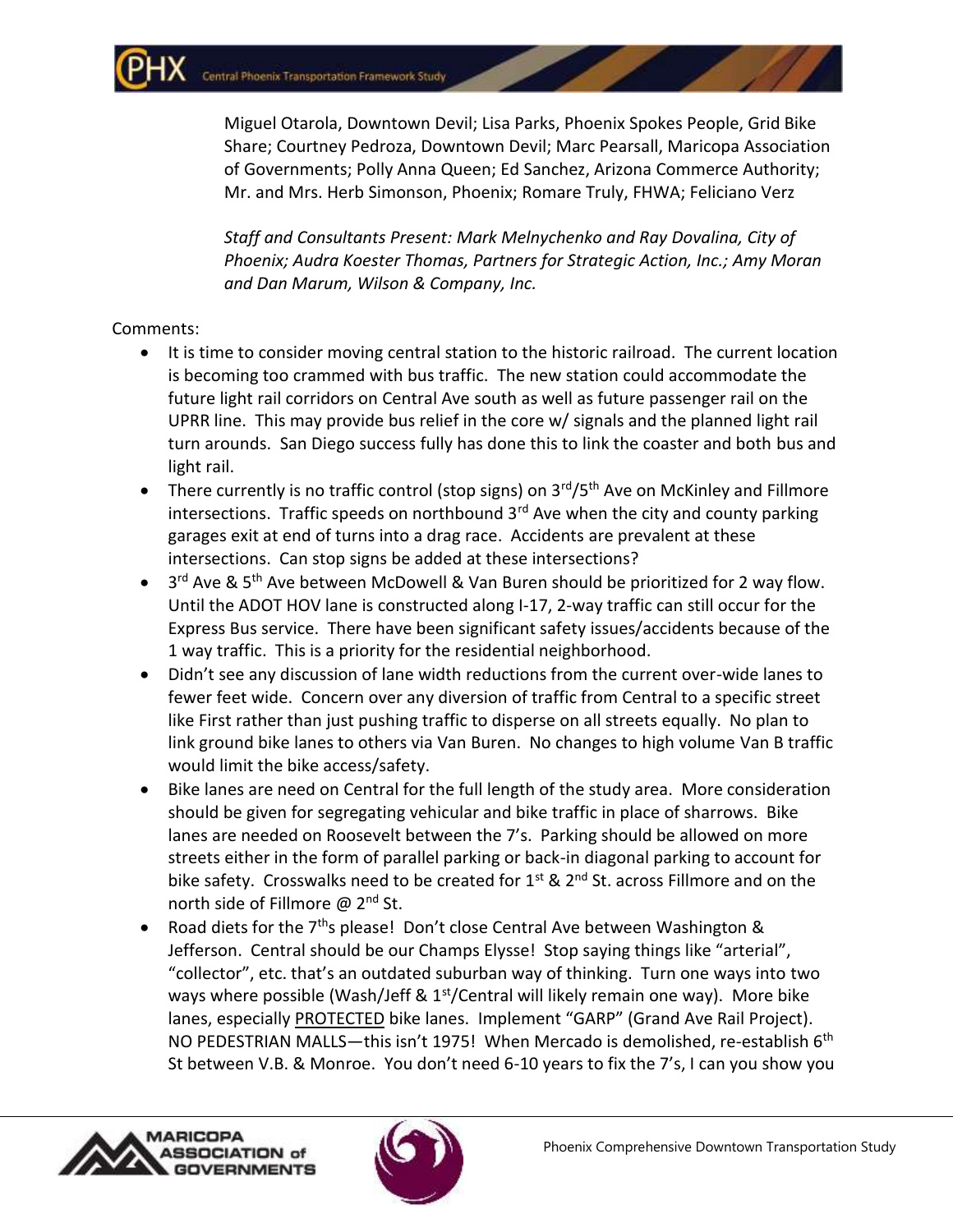how to do it tomorrow! Parallel parking is the pedestrians friend—don't forget! No more 15' lanes, 10-12' will do just fine. More painted crosswalks please. Ideal bike lane placement is b/w parallel parked cars & sidewalk, not on driver's side door of cars. We don't need pedestrian bridges that make people  $2^{nd}$  class to cars. Kill the "sunburst" plan.

- There should be a bicycle facility on Van Buren from 7<sup>th</sup> Ave to 5<sup>th</sup> Ave to connect NACTD/Grand Ave green lanes to SB 5<sup>th</sup> Ave.
- All good stuff. Thanks for the step by step explanation. I'd suggest a couple meet-andgreets where you make this same information (with any specific detail for a specific neighborhood) to that neighborhood (where large grouping of projects are taking place).
- 1. I like the idea of road diets on the 7's and would love to see them extended further north.

2. I really love switching from 1 way to 2 ways. Yes, it will slow traffic and create congestion—good!

3. Speed reduction city wide. Downtown and Central City traffic travels entirely too fast.

4. Reverse lanes need to go away. There are so confusing and dangerous. The one of Roosevelt needs to go. It is unnecessary.

4. 1<sup>st</sup> St. downtown looks like pointless money spent. As a bicyclist I see no improvement. Parallel parking, door zone markings, bike lanes on either side would have been a nice experiment. Bike lanes aren't necessary in much of downtown but on 1st St they would be good.

- Overall, glad you're talking about downtown. But this is missing much larger issues…doesn't address how people get downtown, why they're not always safe feeling to bike or walk there. So you'll still have issues that people will just want to drive there. Also, these projects are a bit disconnected, so it lacks the key connectedness to make people feel safe using multimodal/bike/ped transportation!
- Bicycling—larger picture suggestions. Please be radical in your thinking about bicycle infrastructure so Phoenix does not get left behind in this regard! Consider protected bike lanes and cycle tracks! Road diets! Decisions need to be made at the expense of motorists sometimes—fewer lanes, lower speeds. Signal timing! Currently facilitates very high speeds. Signal sensors—currently, many don't sense bicycles riding via the sidewalk is cumbersome. Consider doing away with some sensors. Have signals automatically change to facilitate speed calming. No more \_\_\_ lanes at intersections (example  $15<sup>th</sup>$  Ave)—bike lanes all the way to cross walk.
- I love the idea of putting the Sevens on a road diet, though I wonder what the four lane configuration would look like—I hope this change means elimination of the reverse lane; which is dangerous and confusing. (I've seen people doing the wrong way several times. Others use it as a high-speed lane—yikes!) I think the one way bike lanes on two way streets need more discussion and research. Would like to see how these work. If other



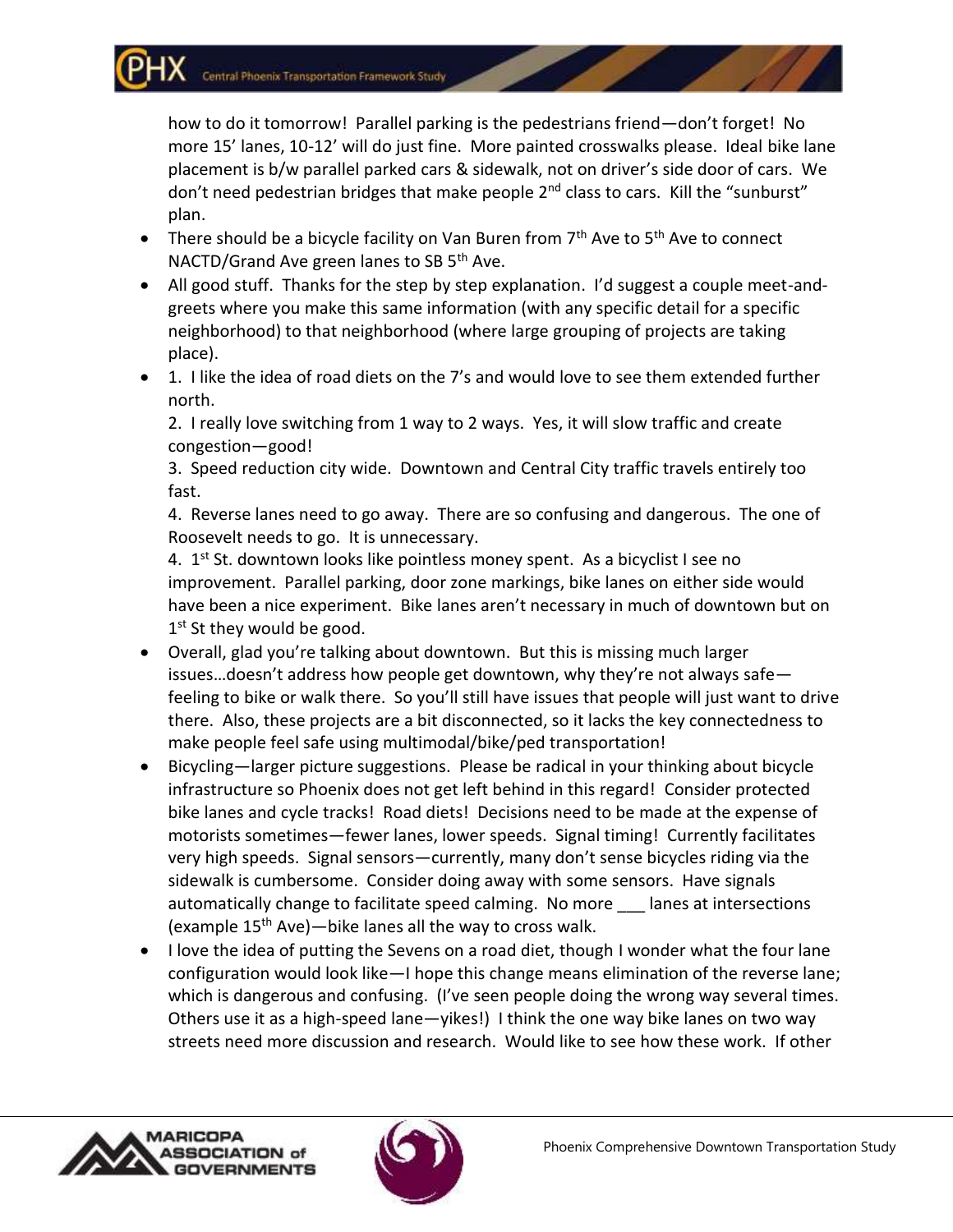cities use these, what statistics look like? Speed reduction city wide! \*\*\* **NEEDS ENFORCEMENT**!

- Update city code! Encourage and reward multimodal development. Do not require so much parking—parking lots are not good for bicycling/walking—don't encourage multimodal. Please survey local businesses to see what they want—assumption made that all will want to cater to motorists but may likely welcome bikes/peds.
- Please consider making  $4<sup>th</sup>$  Avenue between Washington and Jefferson a two-way street. Every day I see someone going the wrong way. Thank you for creating road diets in the plan.
- I support closure of Central Ave at Cityscape. Make a gathering place. I believe Third and Fifth streets should remain one way to car traffic.
- Generally I really like the proposed strategies. Would like to see 3rd/5th Ave & 3rd/5<sup>th</sup> Sts. converted to two way traffic earlier than 11+ years. I like the improvements to make  $7<sup>th</sup>$  &  $7<sup>th</sup>$ into gateways, but am concerned a



**Photo 2: GRID bike used by a February 25 open house participant**

reduction to 2 lanes in each direction will result in too much gridlock. Would like to see downtown circulator concept moved up sooner than 11+ years. What about better downtown parking management?

 Timeframe of Ph. 1 should be accelerated—0-5 years is too long to establish muchneeded bike lanes and improved pedestrian infrastructure.



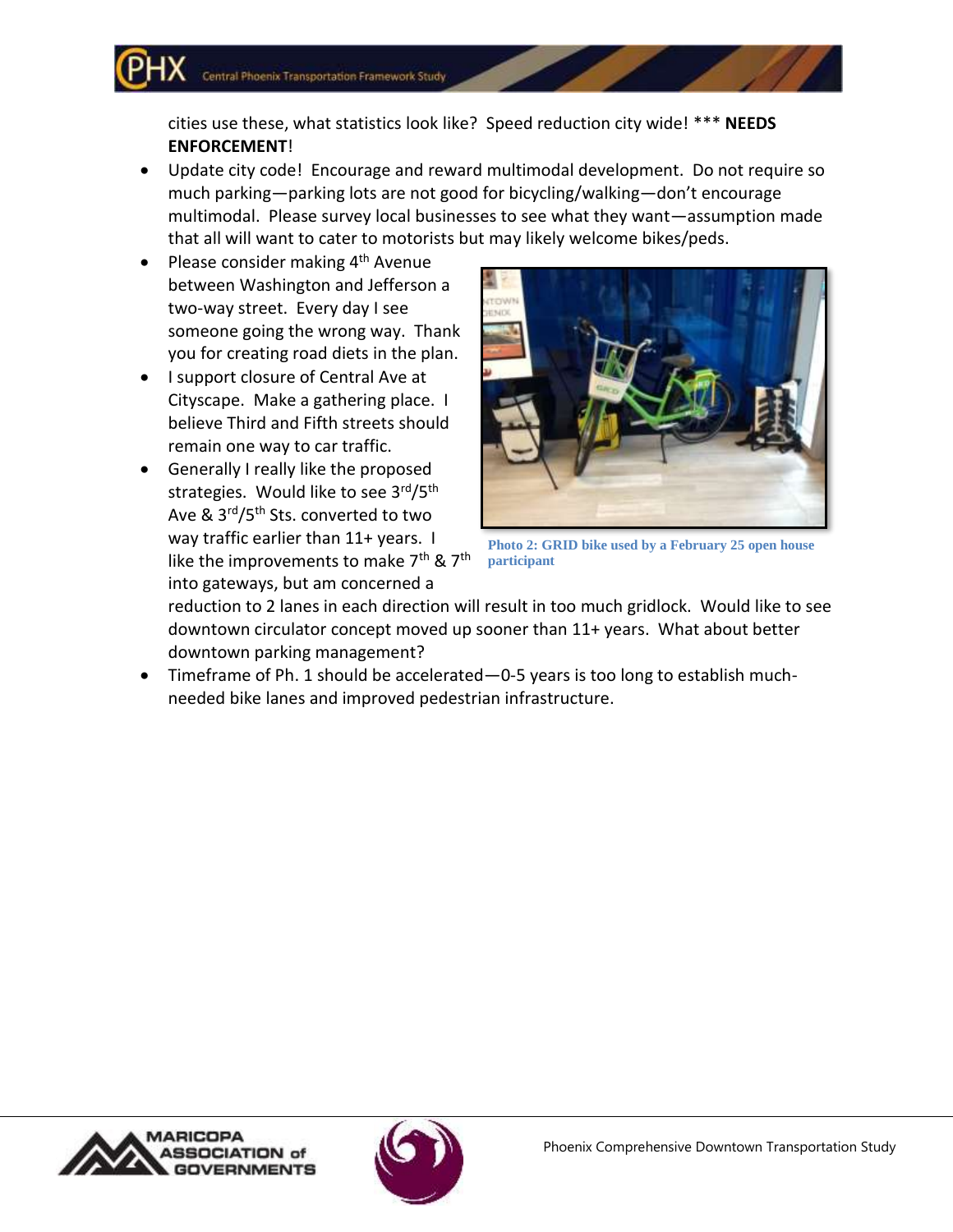Central Phoenix Transportation Framework Study

### **February 27, 2014; 11:30 A.M. to 1:30 PM**

Participants: Allen Gutkin, JAG Development; Trent Kelso, ADOT; Bryan Bazley, Roosevelt Row; Celine Rille, CityScape; Prasan De Silva, PCC Parking City of Phoenix; Quinn Vhissen, This Could Be PHX; Laurel Arndt, Parsons Brinckerhoff; Jeremy Stapleton, Synergy Design Lab; Lisa Hubbard, NSD-City of Phoenix; Greg Gonzales, NSD-City of Phoenix; Ryan Tempest, This Could Be PHX; Dan Klocke, Downtown Phoenix Partnership; Nicole Underwood, Roosevelt Row CDC; Rachel Chada, CityScape; Bob Fingerman, PCC-City of Phoenix; Krista



**Photo 3: Participants February 27 open house**

Pacion, Resident; Ben Bethel, Owner-Clarendon Hotel; Lysistrata, NSD-City of Phoenix; Joe Bowar, Public Transit-City of Phoenix; Mark Davis, President-Roosevelt Action Association; Eric Johnson, City of Phoenix; JD Hanna, SES; David Bickford; Kenneth Steel, Maricopa County Public Health; Brian Fellows, ADOT; Lauren Allsop, ASU; Marci Hernandez, ACA; Christie Haggerty, Resident; Curt Kruger, Resident; Bithia Rathansamy, City of Phoenix District 5; Jorie Bresnahan, Transit-City of Phoenix; Wooder Browder, Phoenix Suns/DiamondBack; Scott Sumners, CED-City of Phoenix; Vincent Lopez, Maricopa County Public Health; Katherine Coles, City of Phoenix; Miguel Mauguia, Phoenix Convention Center; Jane Hart, Downtown Phoenix Partnership; Margaret Boone, Maricopa Association of Governments; Thomas Topero; Benjamin Gutkin; JAG Development; Sean Sweat

*Staff and Consultants Present: Mark Melnychenko, City of Phoenix; Peggy Fiandaca, Partners for Strategic Action, Inc.; Amy Moran and Dan Marum, Wilson & Company, Inc.*

Comments:

- Put the bike lanes between the street parking and the sidewalk. We are the only major city not doing this yet.
- Break up the super blocks in the avenues with streets.
- Expedite the  $7<sup>th</sup>$  Street/Avenue road diets onto the 0-5 year timeline.
- Maintain vehicular traffic on Central (even if it is only one lane).
- Focus the 3<sup>rd</sup> Street Promenade efforts on protected bike lanes (as described above in the first dot point), instead of on pedestrians.
- Look at various forms of protected bike lanes to the right of parallel parking, planters, pylons, and curbs.
- Polk Paseo west of Central. Break up super block.



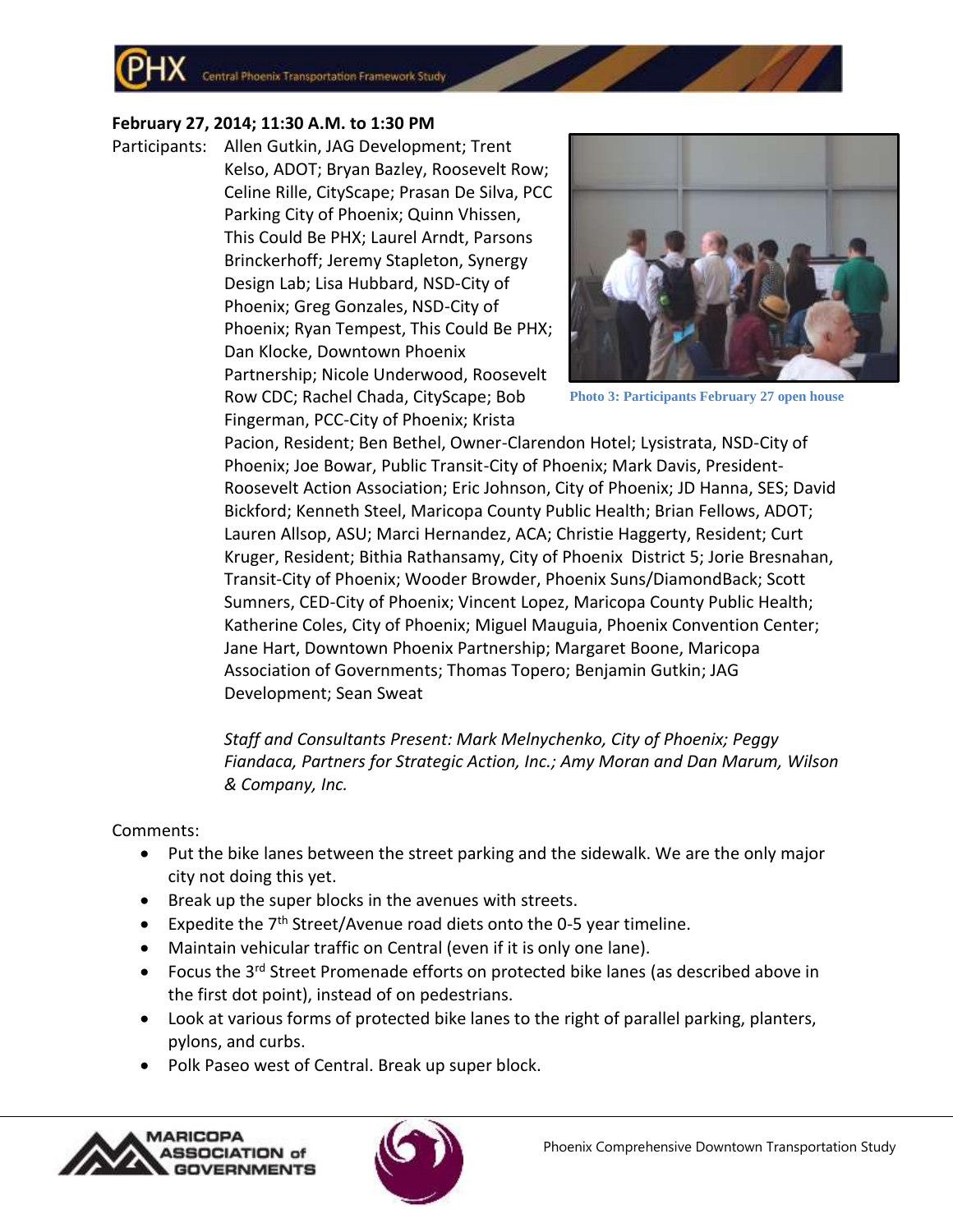Central Phoenix Transportation Framework Study

- Reach out to Richard Stanley or ASU Real Estate Department about one-way First Street.
- $\bullet$  Signage/Road paint at WB Roosevelt for left hard turn onto 4<sup>th</sup> Street.
- Think in terms of (options) vs. alternatives; equal weight when thinking in "options."
- Put 5<sup>th</sup> Avenue connection/extension between Jackson and Grant onto radar to start addressing with train and developers so community connection is established on a pedestrian slate.
- Potential bike lanes like the  $3<sup>rd</sup>/5<sup>th</sup>$  Street/Avenue proposals.
- Shift downtown exit traffic from Roosevelt at  $7<sup>th</sup>$  Street to Van Buren and Fillmore at  $7<sup>th</sup>$ Street.
- Make  $3^{rd}$  Avenue 2-way prior to 11 years!
- Do not make pedestrian only mall on Central. Maintain some level of car traffic!
- Make 3<sup>rd</sup> Avenue 2-way as soon as possible definitely to Washington instead of Jefferson in the next 5 years.
- 5<sup>th</sup> & 3<sup>rd</sup> Avenue 2-way traffic flow move to Phase I.
- Neighborhood Circulator in Phase III should be included earlier, please.
- Please look at narrowing Van Buren over the long-term. This is an important east-west street and could catalyzes for economic development. Plus given the improvements to Grand Avenue and the proposed changes to Van Buren east of  $7<sup>th</sup>$  Street (RePHX). It would leave cyclists attempting to find another route. Plus, it cuts downtown in the half and a critical street from an urban design standpoint.
- Please provide handouts of maps at next public meeting or send a link via email.
- This comprehensive transportation project is essential to the growth of downtown Phoenix. In the presented materials the flow of traffic (transportation) looks outstanding. The bike lanes add to the maturity of Phoenix. Great job.
- I like the focus on making downtown more living friendly for families, bicyclists, and pedestrians. I would like to see a comparison of current traffic to anticipated traffic. For example, if a one-way street is being converted to a two-way street, will the traffic increase or decrease? Without more information on how changes will decrease traffic, I am opposed to changing one-way streets to two-way (instead of rush hour traffic one time/day, it would 24/day). However, I'd like to know if numbers support the assumption that we would have twice the traffic/day. Thank you for soliciting feedback from residents.
- Present concern: I live on Portland and  $3<sup>rd</sup>$  Avenue. We need more directional signs or painted directional arrows on the street. People regularly make left hand turns from the right lane and in the process cut off vehicles in the left hand lane vehicles regularly drive the wrong direction down 3<sup>rd</sup> Avenue.
- Get a lot of cut through traffic on Portland Street from  $3^{rd}$  Avenue as a short cut to the freeway. Concerned this will increase cut through traffic when 3<sup>rd</sup> and 5<sup>th</sup> Avenues turn into 2-way.



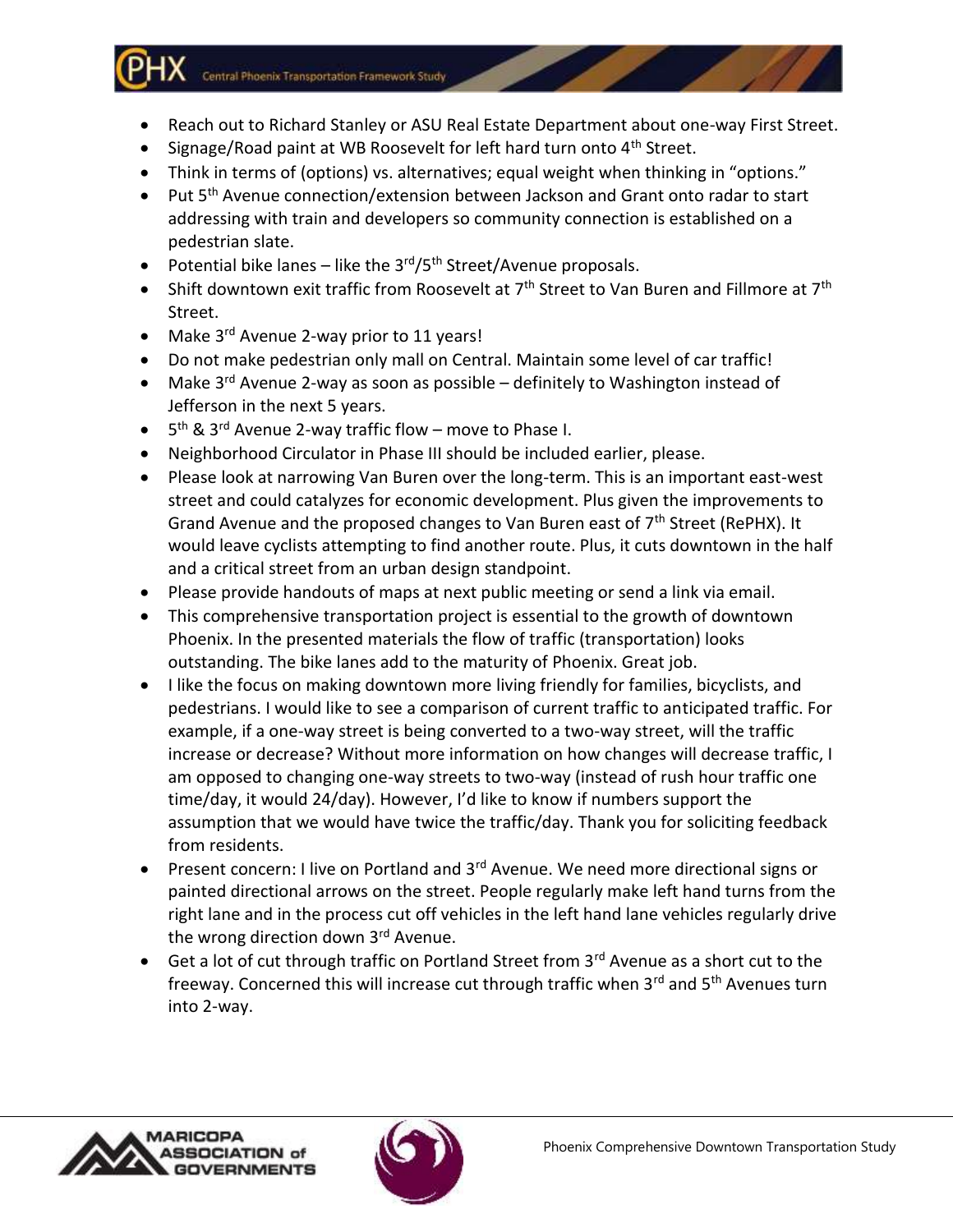Central Phoenix Transportation Framework Study

- Years 0-10: Emphasis pedestrian/bicycle corridor between ASU downtown campus and Hance Park.
- $\bullet$  Currently there are frequent accidents on 3<sup>rd</sup> Avenue south of Roosevelt due to cars turning across lanes onto side streets not knowing they are in a one-way road. I strongly urge use of pavement directional arrows. See Photo 4 graphic to right.
- Extend light rail to West Valley by stadiums.
- Where are protected bike lanes?
- Is there discussions about Central Avenue becoming a "complete street" or eliminating traffic altogether and incorporating only public transportation, bike and pedestrian?
- Bike lane on Central next to light rail.
- Bike share needed in Garfield area/9<sup>th</sup> Street & Roosevelt.
- Sharrows are a great way to educate drivers about bicyclists using the road. They can be broken up and fill in the east-west streets between the major bike routes.
- A bike lane down Central Avenue will help connect mid-town and downtown.
- We need bike shares to the east in Garfield area.
- Protected bike lanes.
- **Green bike lanes.**
- I think painting the names of the streets in the crosswalks (like  $1^{st}$  Street) creates a great sense of place and give Phoenix something unique – do them everywhere!
- Artistic features built into the streets through publically solicited art (like the crosswalks on Grand Avenue that are painted with art showing the flavor/history of the area).
- 3<sup>rd</sup>/5<sup>th</sup> Avenues accelerate implementation of safety measures immediately. I witnessed last week's fatality on 3<sup>rd</sup> Avenue. Inaction will result in more suffering.
- Prepare for shared autonomous vehicles, where 10 people will share vehicles and their costs, bringing point-to-point transportation to the masses for \$100-\$200 per month unlimited. It will be cheaper, faster, and more convenient than bus systems, eliminating the need for cities to operate bus systems by 2025.
- Prepare for increased utilization of 20-35 mph electric bicycles. Again faster, cheaper, and more convenient than public transit, reducing ridership.
- Without keeping buses spotless, safe, clean and odorless, ridership will decline as FAVs and e-Bikes, become more affordable, effective, and prevalent.
- Consider routing Grand Avenue traffic at  $19<sup>th</sup>/Mc$ Dowell south on  $19<sup>th</sup>$  to Washington/Jefferson for maximum capacity routing.
- Remember you can have a private driver on demand for \$200/month, everything included – transit can cost almost as much, and will increase in price while driver on demand will hit \$100/month in about 2 years. Who would take a bus and why?
- Things are changing faster than you are planning, all of your works, sorry to say, will be obsolete before next 2-3 years. You must learn from China and Southeast Asia – decide







**Photo 4: Participant graphic**